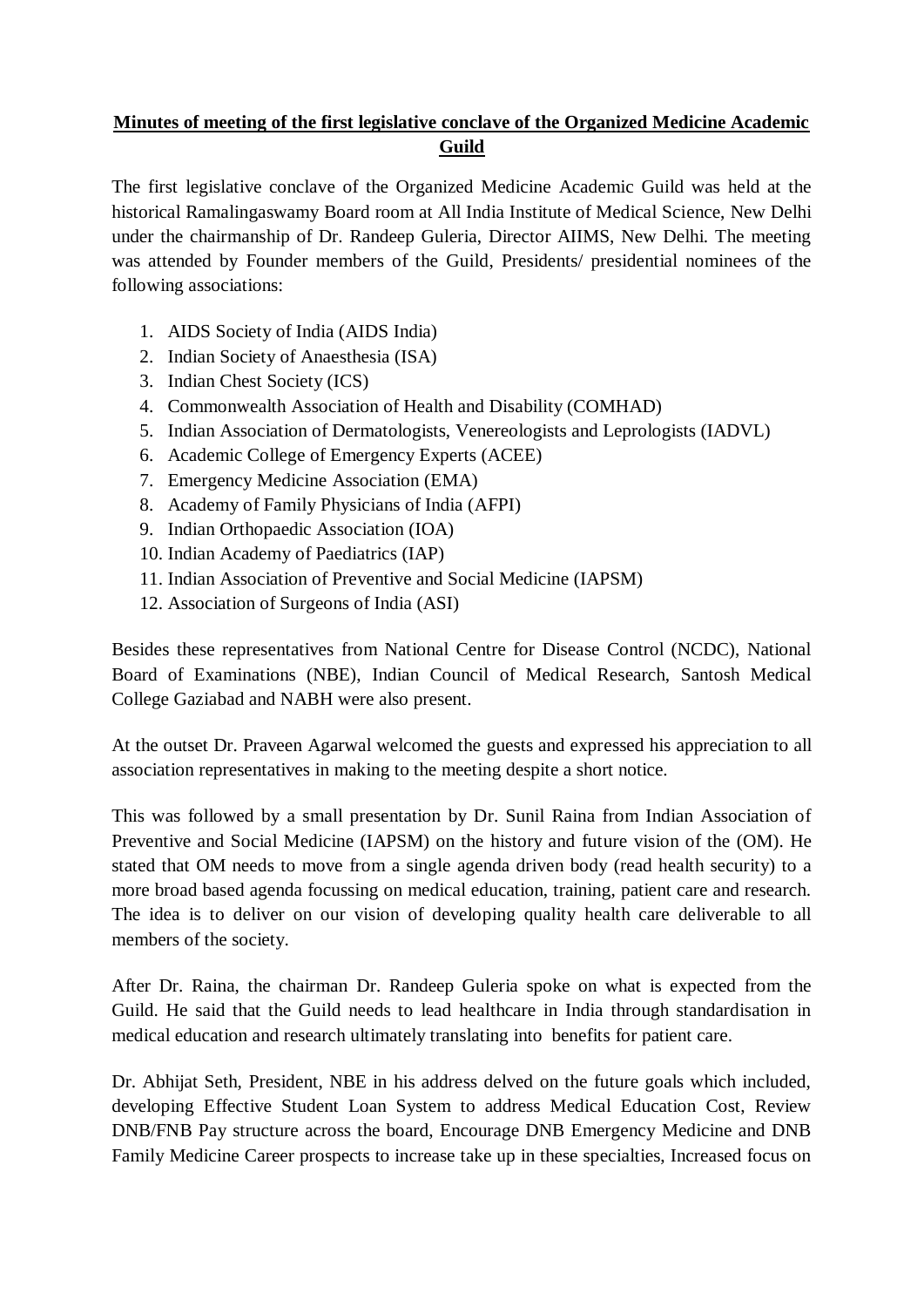skill development programme, NRHM involvement in developing infrastructure for Specialists to deliver health care

Dr. AK Dhariwal, advisor NVBDCP spoke on the urgent need to address antimicrobial resistance (AMR). The issue has been a focus area for the guild since its inception.

Dr. Sujeet Singh, Director NCDC, summed up his talk on Epidemiology Intelligence Service with the observations that Health and Wealth are Backbone of Security and Peace and that we have a successful model of Financial Security Monitoring: Intelligence in Wealth (STOCK MARKET). Now we need the same in health and stake Holders have to have a stake. Therefore it is Time to Unite and Work together as Healthy India is Safe India and Safe India is a Secure and Sustainable India.

Dr. Dr. Harish Nadkarni spoke on the need to incorporate Quality of Care in our day to day medical practice.

Dr. Hemant Saluja from Association of Family Physicians of India (AFPI) request the guild to take up following issues at appropriate forums; Up scaling of skills of existing family medicine practioners, utilizing the upscaled and skilled family medicine specialist at CHC/block levels to achieve universal health coverage, making the family medicine department a mandatory department for all medical colleges right from UG level(MBBS), to enhance the seats available for post graduation in family medicine, to help create job opportunities for qualified personnel, reasonable representation of the speciality at various levels of decision making and policy framing.

Dr. S. Venkat from IIM, Lucknow Offered a one year or two year program on healthcare management and patient safety including MBA in Healthcare Mgt (ISB), EMI course on HOM, courses on online platform etc. He also spoke of the involvement of IIM in strengthening research in healthcare management and special issues in IIM L, NABH and other journals.

Dr. Sanjeev Bhoi from ACEE spoke on Strengthening Emergency Care in Primary Health Care. He emphasized on using an integrated approach to management of emergencies instead of a currently compartmentalized approach in use.

Dr. Praveen Agarwal from ACEE spoke on the AIIMS Standardization of Academic Medicine by Advancing Networks of Teachers & Academies"AIIMS-SAMANTA" The EM Initiative by INDUSEM . He spoke on the need of development of such initiatives at academic institutions level to standardize teaching and training of modern medicine.

Dr. Ramesh Bhat, President, Indian Association of Dermatologists, Venereologists & Leprologists (IADVL), elaborated on the issue of fake drugs and fake degrees inundating India markets and medical education. He also acknowledge the role of the guild in helping address long pending issues of the Association of Dermatologists, Venereologists & Leprologists (IADVL) at the international level.